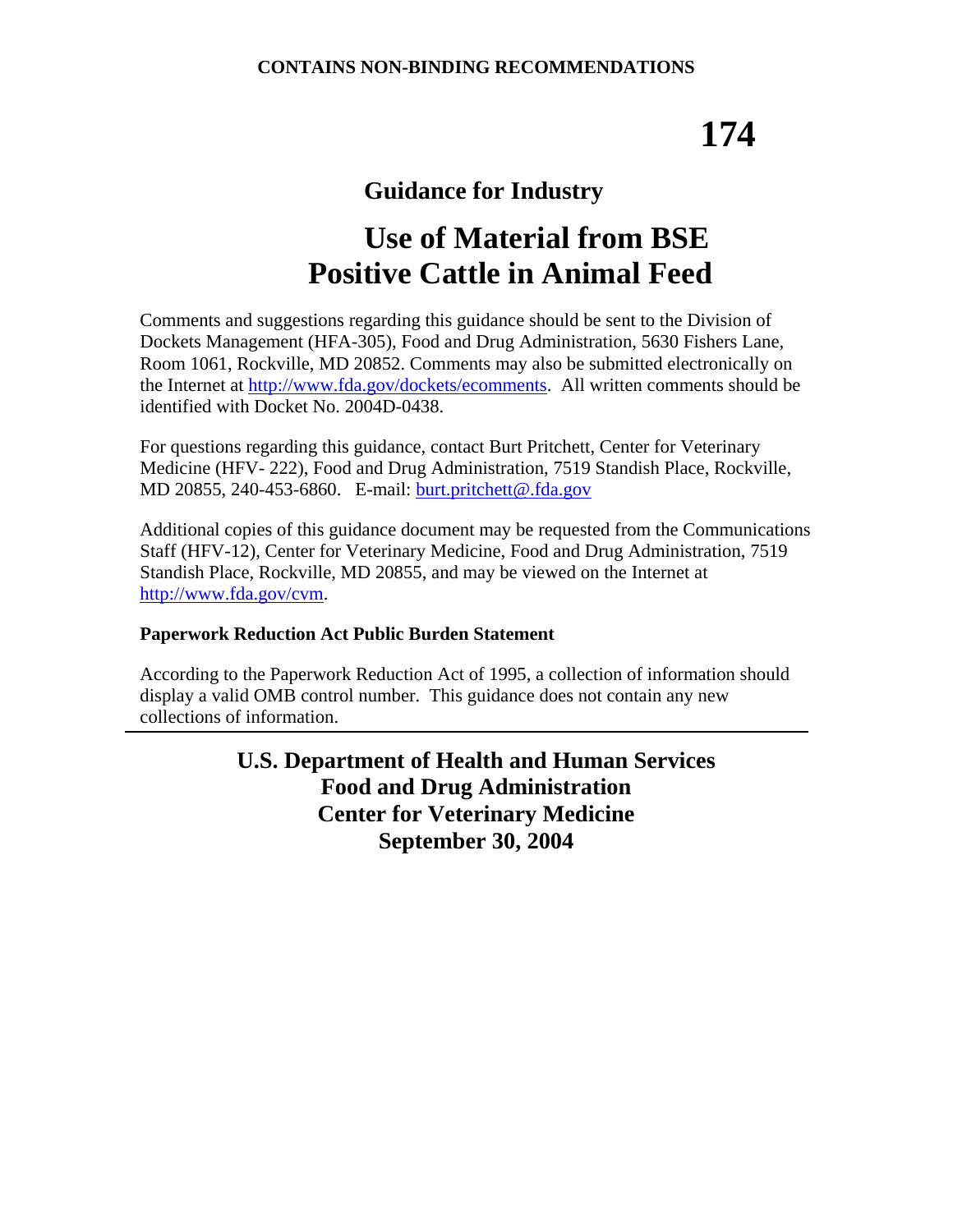### **174**

#### Guidance for Industry<sup>1</sup>

#### Use of Material from BSE-Positive Cattle in Animal Feed

**This guidance represents the Food and Drug Administration's current thinking on the topic. It does not create or confer any rights for or on any person and does not operate to bind FDA or the public. You can use an alternative approach if the approach satisfies the requirements of applicable statutes and regulations. If you want to discuss an alternative approach, contact the FDA staff responsible for implementing this guidance. If you cannot identify the appropriate FDA staff, call the appropriate number listed on the title page of this guidance.** 

#### **I. Introduction**

**FDA's guidance documents, including this guidance, do not establish legally enforceable responsibilities. Instead, guidances describe the Agency's current thinking on a topic and should be viewed only as recommendations, unless specific regulatory or statutory requirements are cited. The use of the word "should" in Agency guidances means that something is suggested or recommended, but not required.**

FDA's BSE (bovine spongiform encephalopathy) feed regulation (21 CFR 589.2000) prohibits from use in ruminant feed any protein-containing portion of mammalian animals with the exception of certain products. FDA took this action to minimize the potential for any undetected BSE infectivity in animal feed to spread to ruminants via their feed. This guidance document describes FDA's recommendations regarding the use in all animal feed of all material from cattle that test positive for BSE.

#### **II. Background**

 $\overline{a}$ 

In the Federal Register of June 5, 1997 (62 FR 30936), FDA published a final rule prohibiting material defined as protein derived from mammalian tissues from inclusion in ruminant feed because they could potentially contain infectious agents that cause TSEs (transmissible spongiform encephalopathies). Although BSE, a TSE of cattle, had not been identified in the United States at that time, the 1997 regulation was put in place to prevent the establishment and amplification of BSE in the United States through animal feed and thereby minimize risk to humans and animals.

<sup>1</sup> This guidance has been prepared by the Division of Animal Feeds in the Center for Veterinary Medicine (CVM) at the Food and Drug Administration.